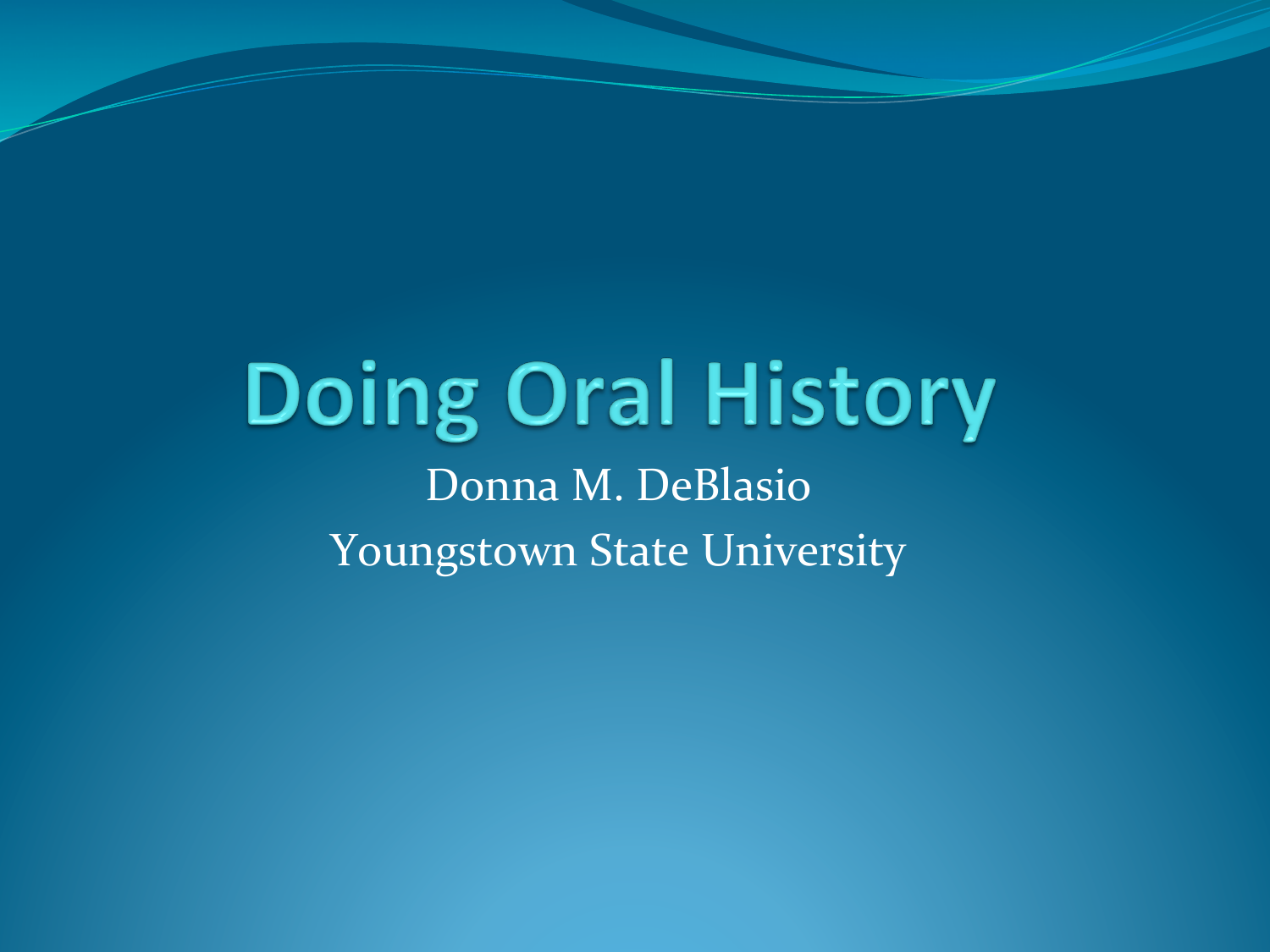## Planning

- What Do You Want to Do?
	- Goals and objectives
	- Oral History unique
		- Can get information, opinions, and observations not available elsewhere
		- Must have well-defined scope so that fieldwork and interviews are manageable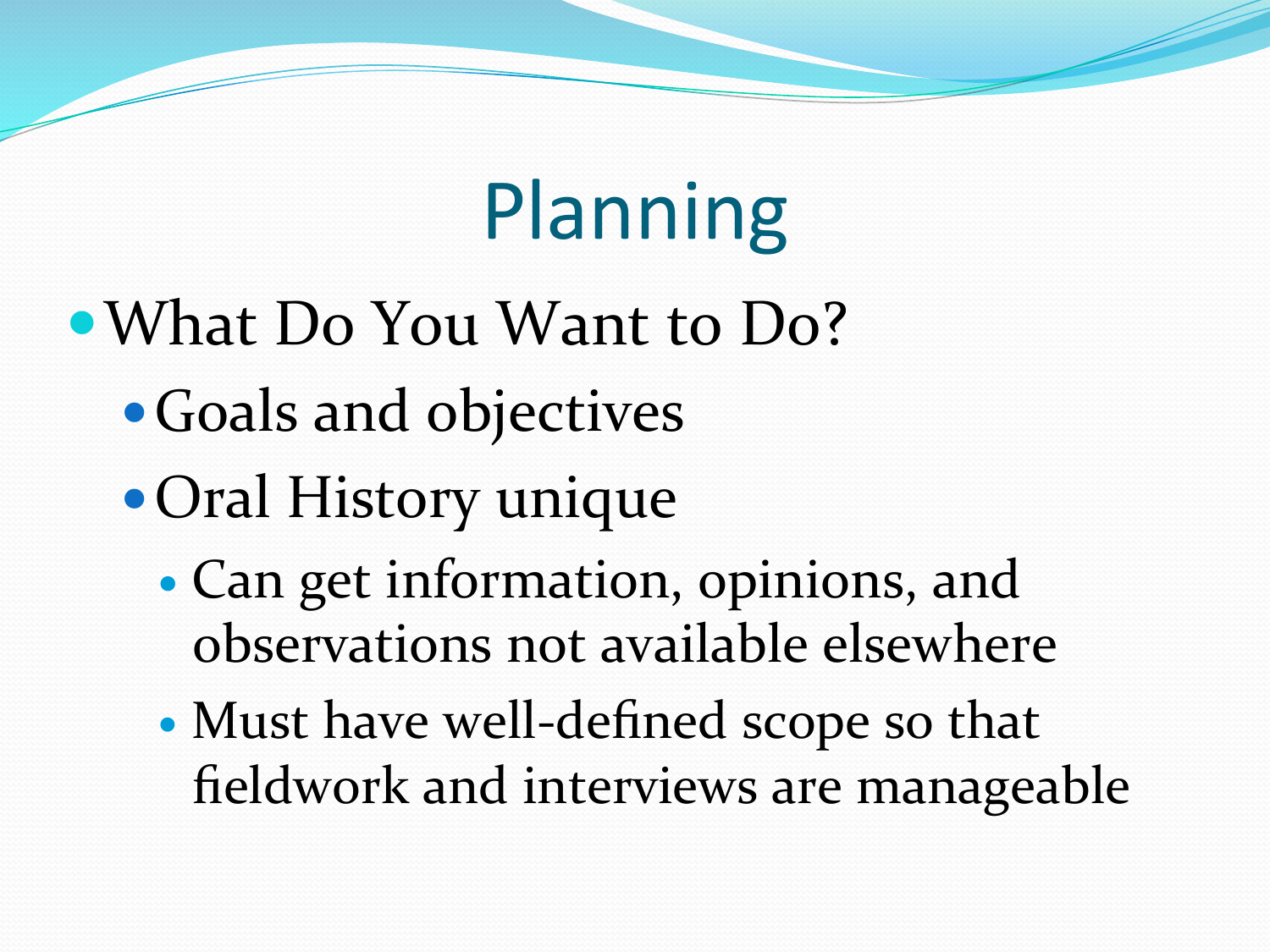## People: Who Do I Need?

- Staff
	- No set number
	- One person should be in charge
	- Paid and unpaid
	- Interviewers
	- Transcribers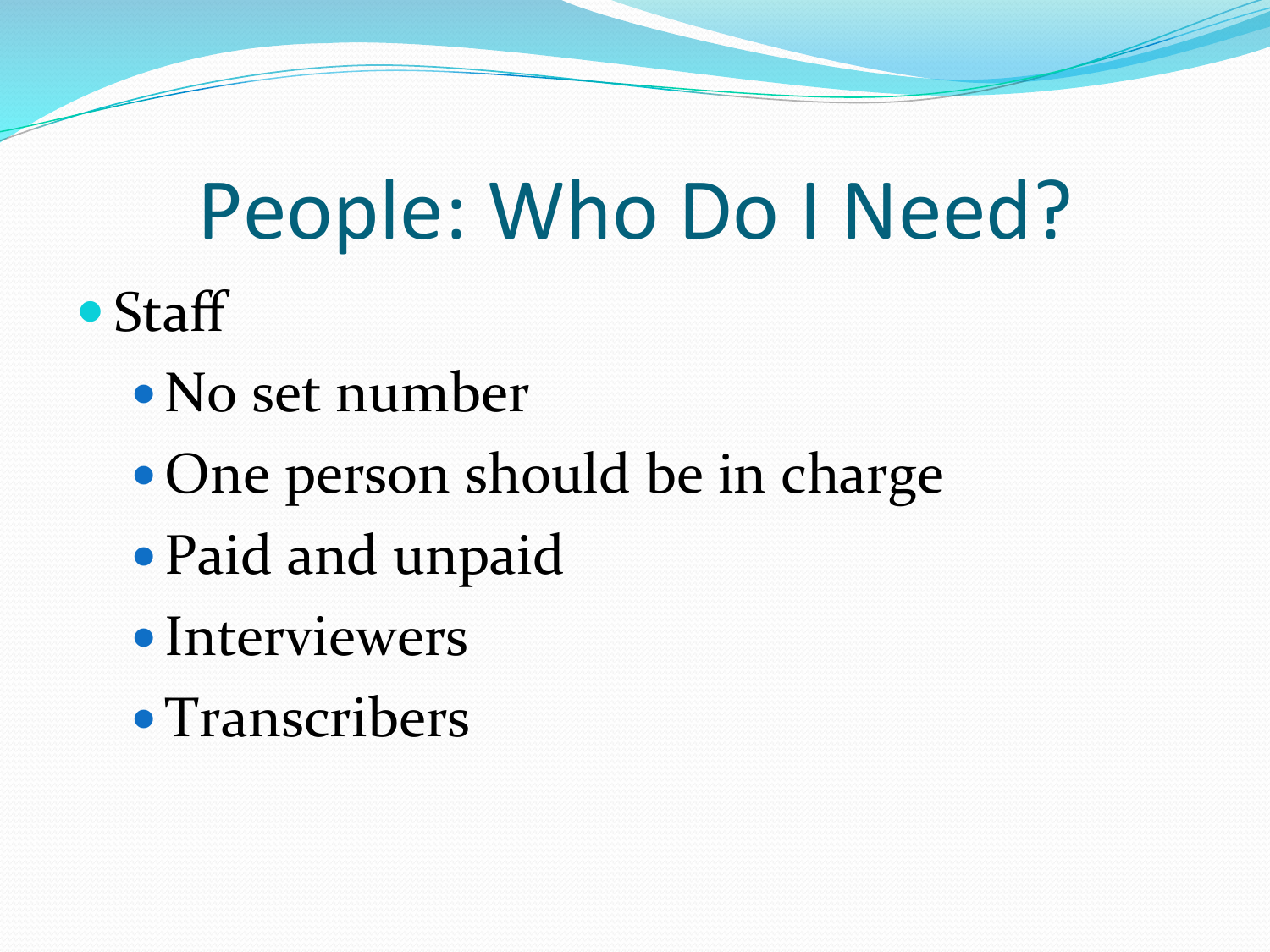## What About Equipment?

- Reliable equipment that works
- Shop around for digital recorders
	- Lots of information on web; especially useful is H-Oralhist listserv
	- External mike
		- Nice to have; not required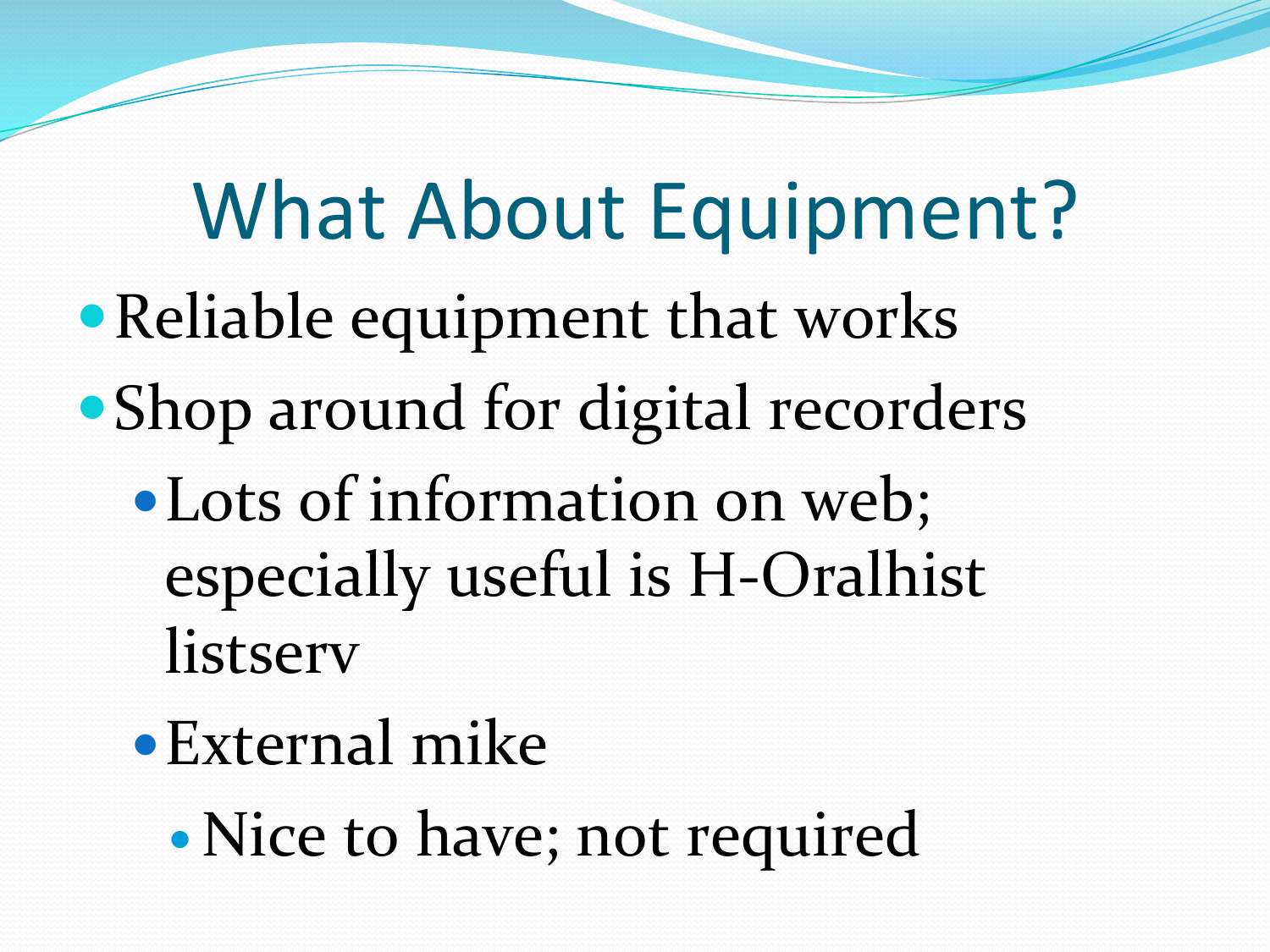## Preparing for the Interview

- Familiarize yourself with information about the general subject matter
- Read or listen to other oral history interviews
- Research: Necessary and Important
	- Interviewees may bring up some entirely new subject that was not part of the original research
	- Although questions prepared in advance, must be willing to deviate
	- Must be willing to follow interviewees detours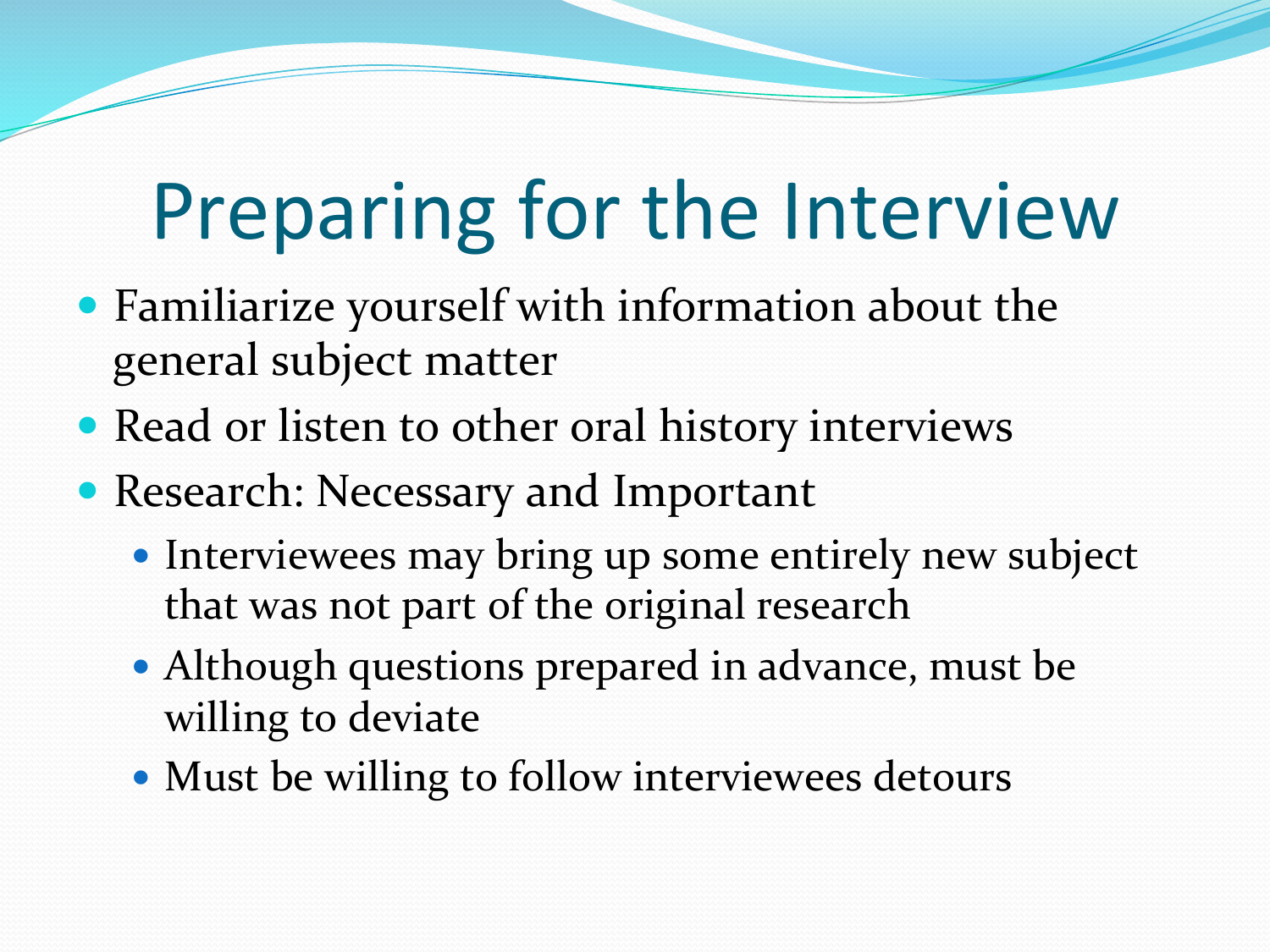#### The Interviewees

- Interviewees
	- Word of mouth, the media—depends on the topic
	- Can write, email or phone to initiate contact
	- Schedule at interviewee's convenience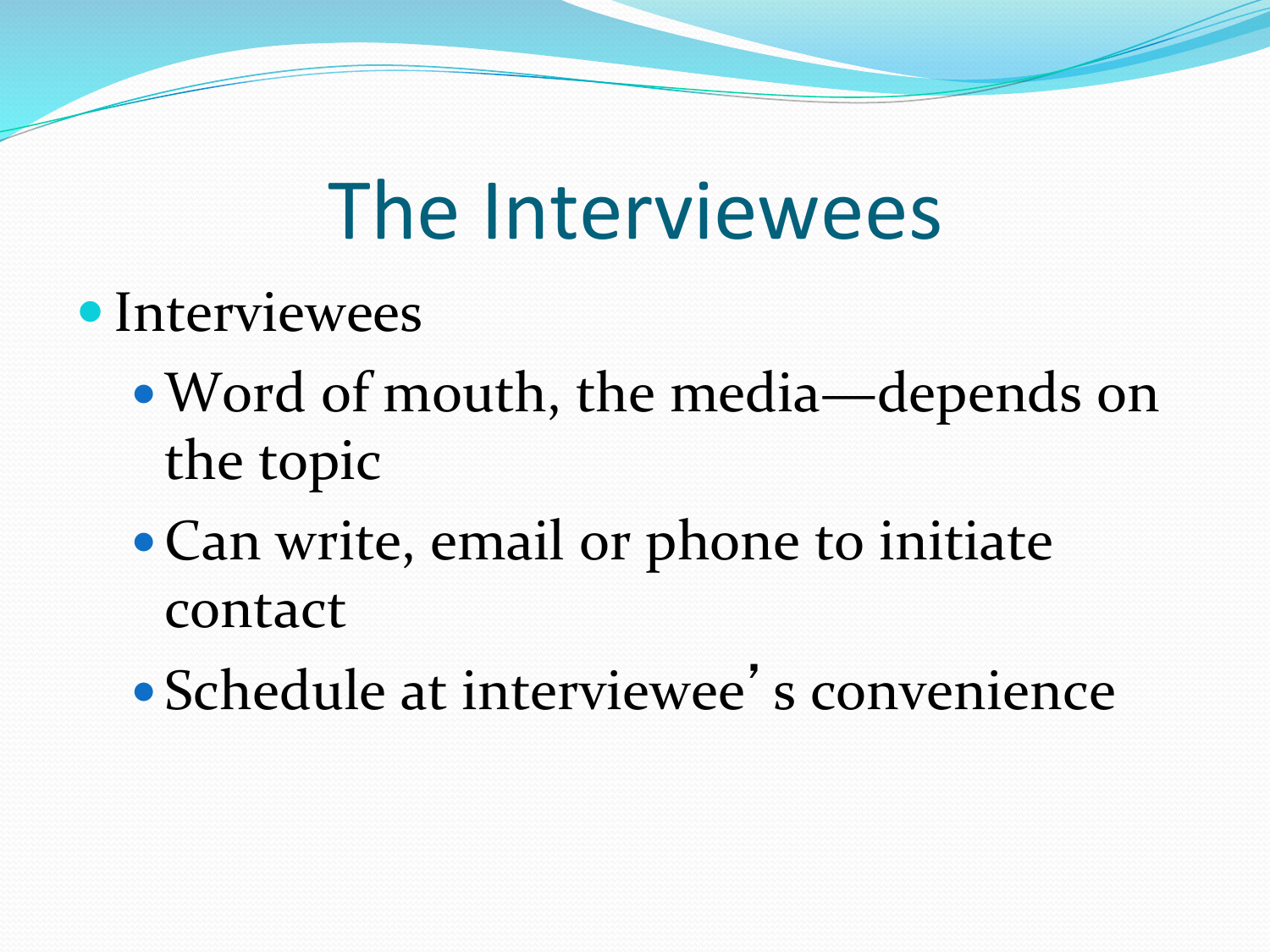## Conducting the Interview

- What do I need?
	- Recorder
	- Fresh batteries
	- Paper and pen
	- List of questions
	- All forms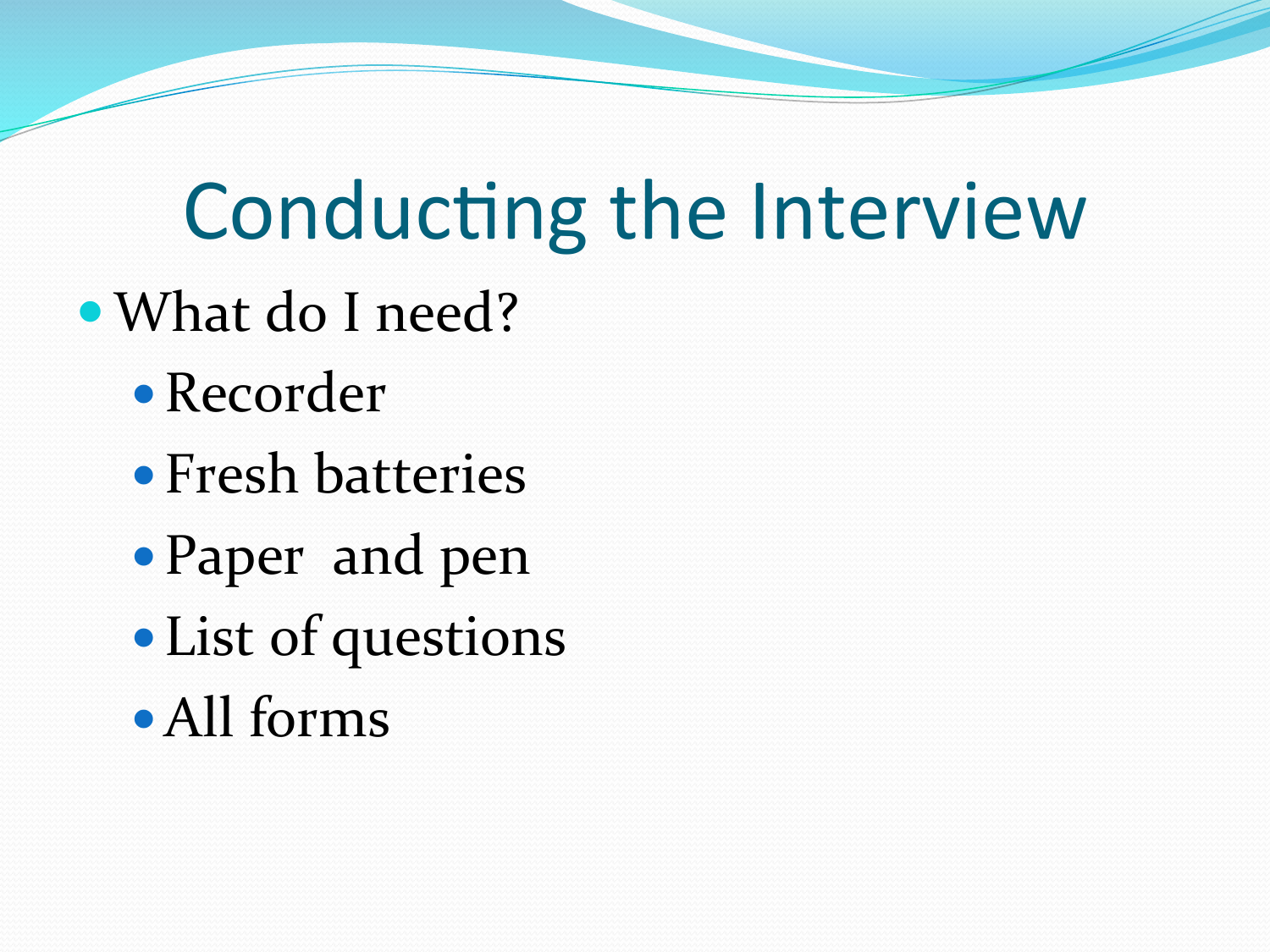## What Makes a Good Question?

- Open ended questions (i.e. those that require more than a simple yes or no answer)
- Remember the who, what, when, where and especially why of history
- Elicit descriptions (i.e. "take me on a walking tour of your childhood neighborhood"
- Do follow-up questions; ask the interviewee to elaborate or explain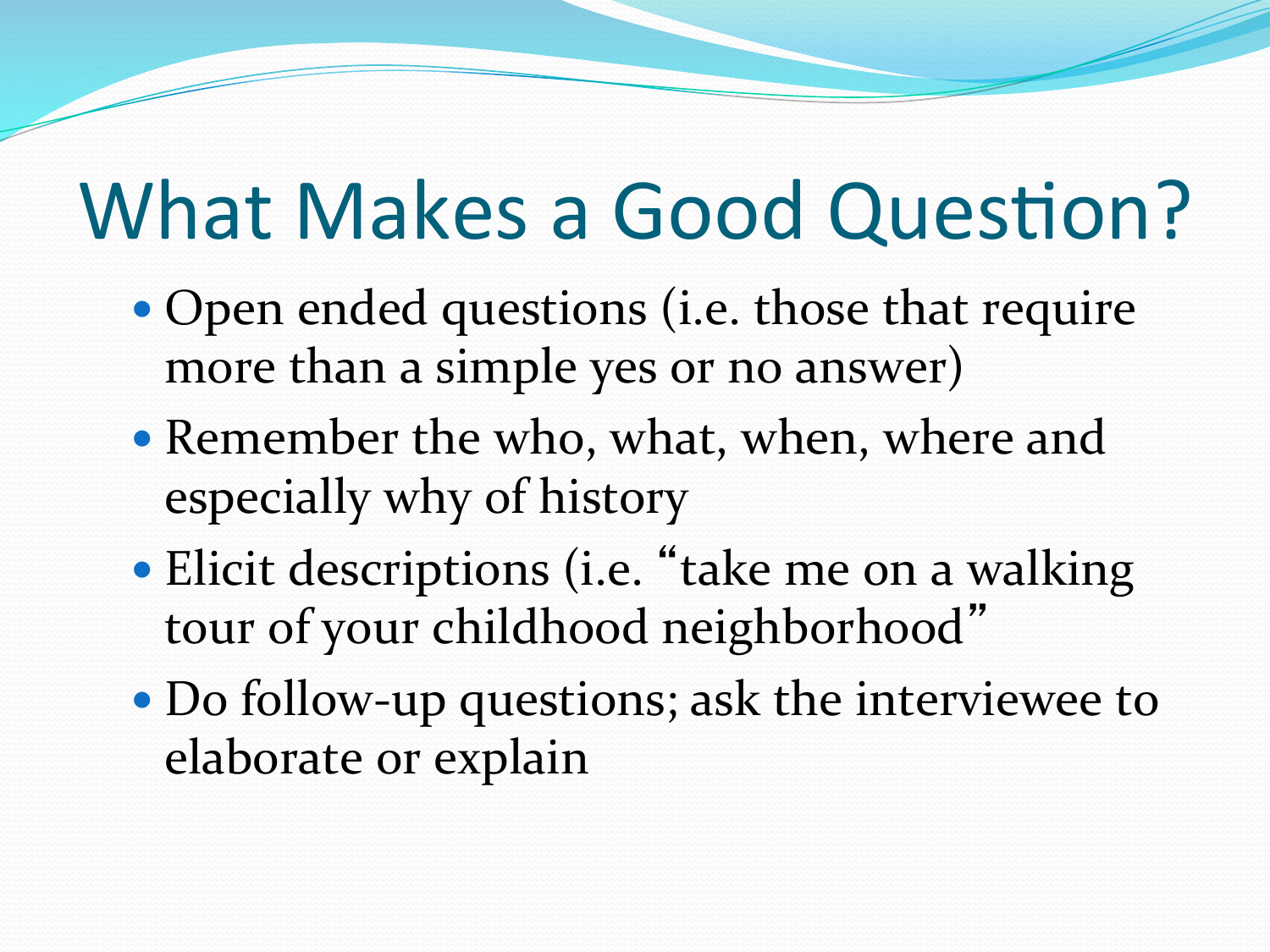## Course of the Interview

- Record an introduction to the interview, indicating who is involved, date and place
- Start with easy "ice breaker" questions
- Build up to difficult questions by establishing historical setting and creating rapport
- Set stage with general questions, then follow up with more specific ones
- Allow for pauses
- Look for natural wrap-up questions
- Thank the interviewee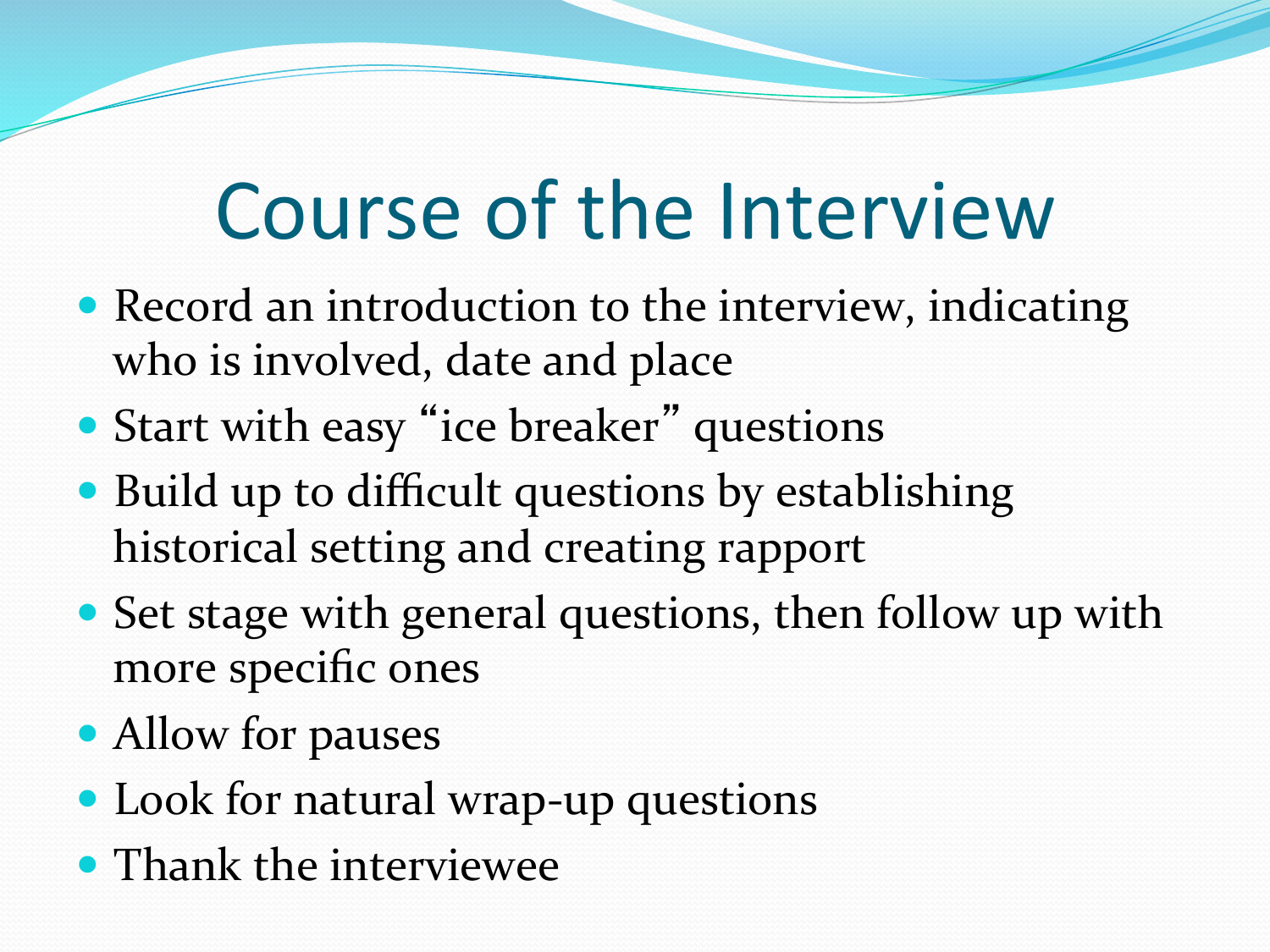### Paperwork

- Deed of Gift absolutely essential
- Interviewee and Interviewer should both sign DOG
- Other forms can be included to keep up paper trail of interview, especially in a larger project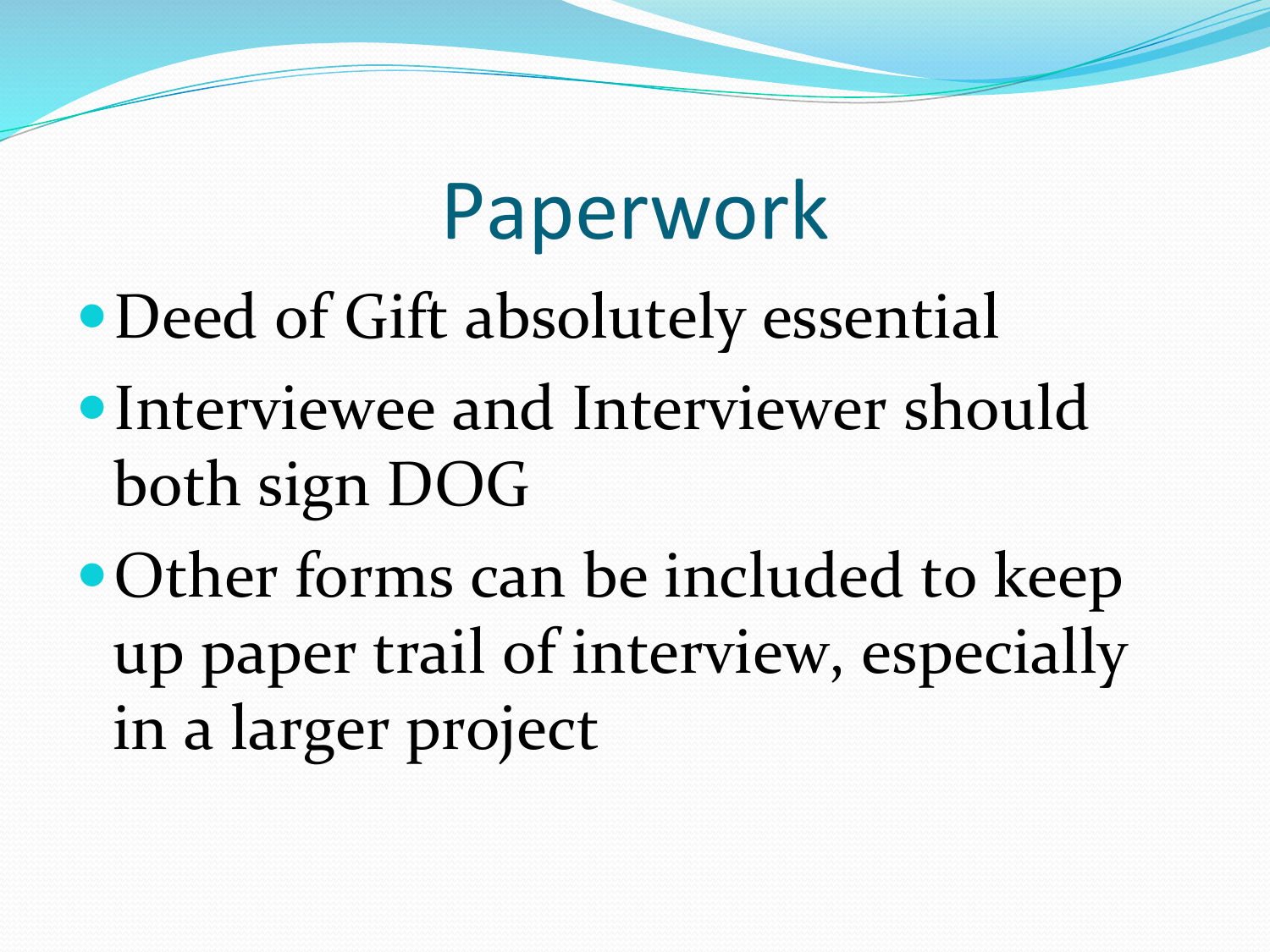### Audio Interview

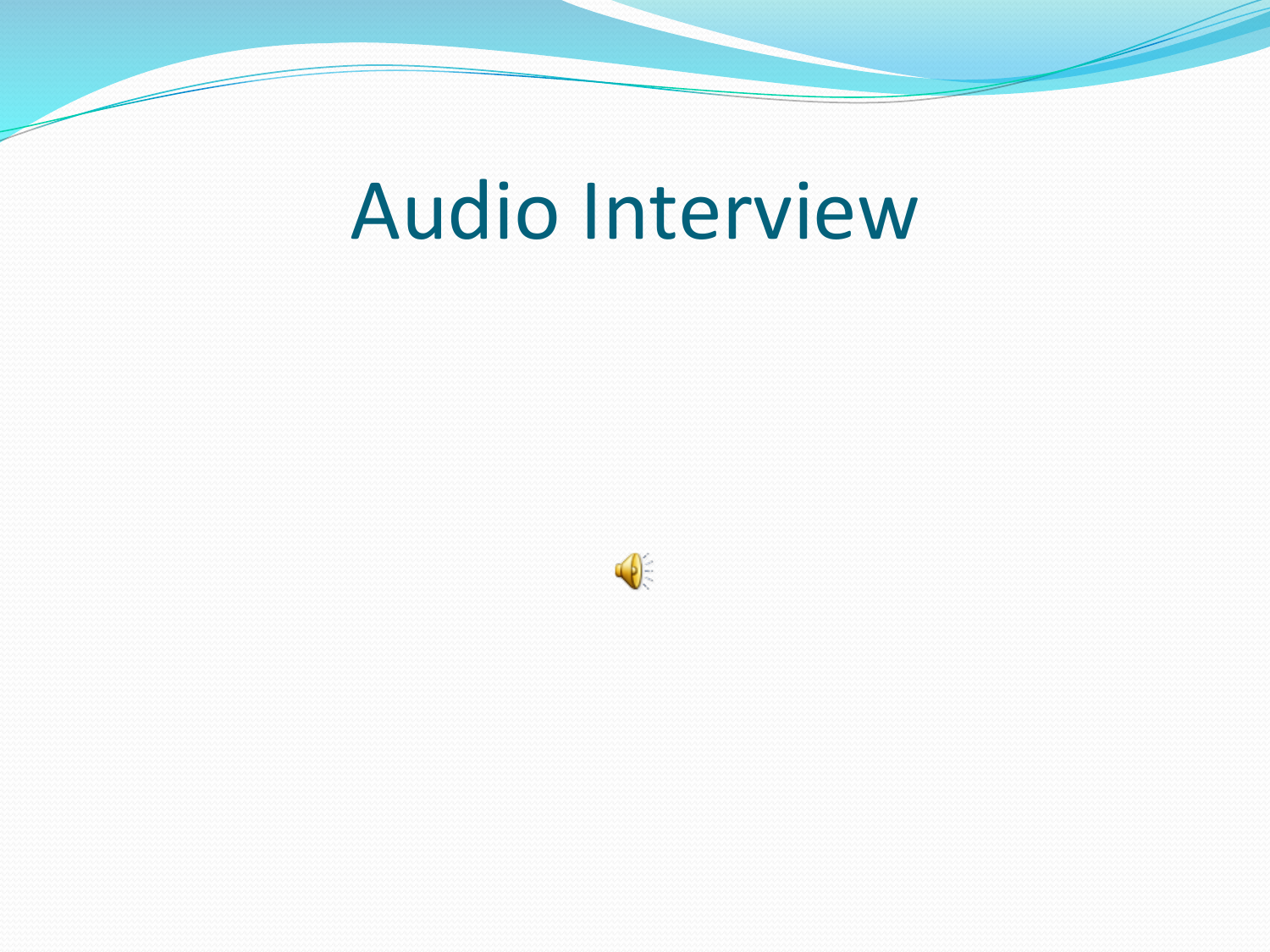## The Dreaded Transcribing

- Should I transcribe?
	- Transcribing preserves the interview forever, no matter what happens to the original audio/video recording
	- $\bullet$  Makes the interview more accessible
	- Makes the interview easier to use as a source for research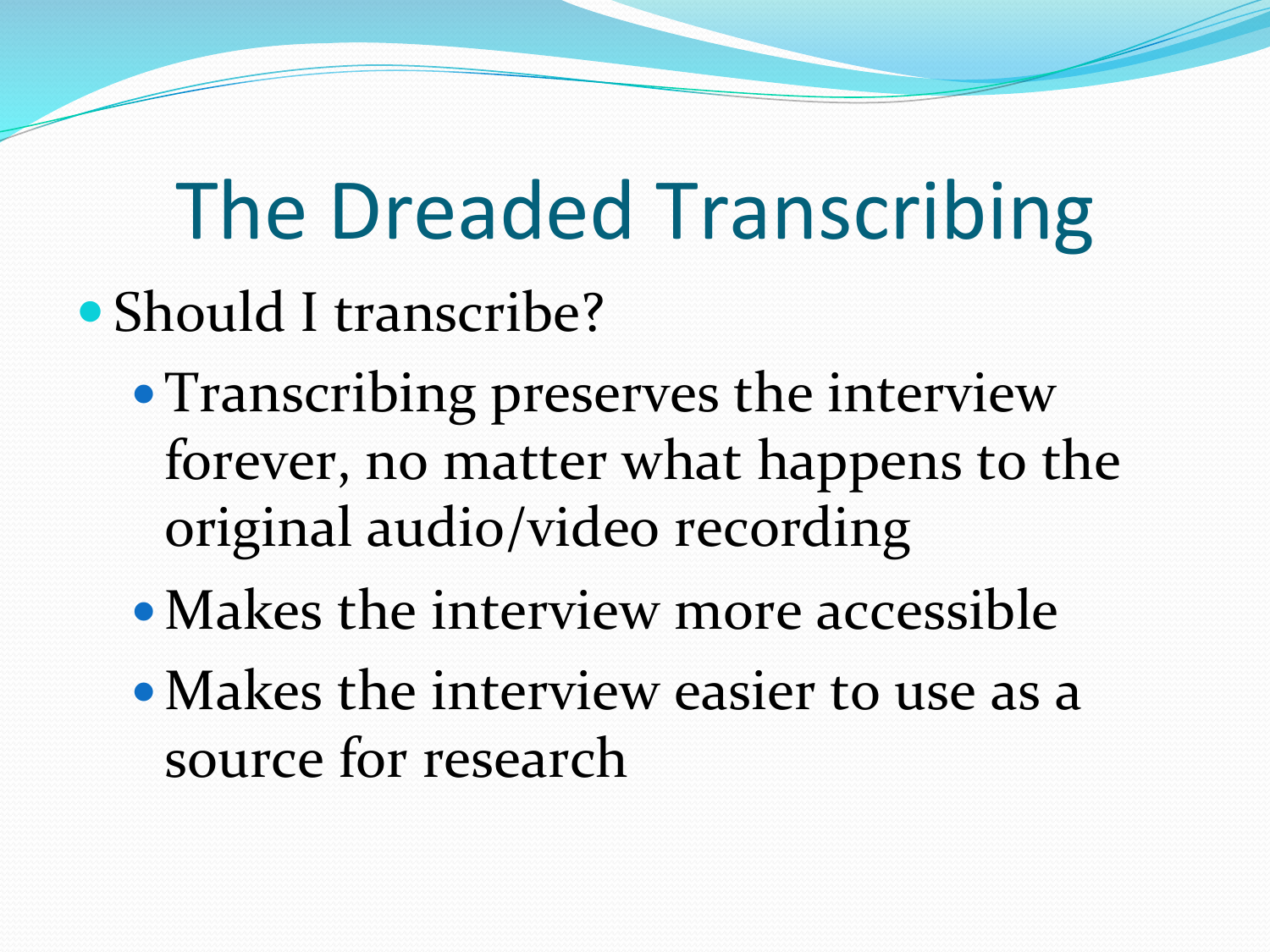## To Transcribe or Not?

- Assess program needs
- How much processing?
- What kind of processing?
- What do users want?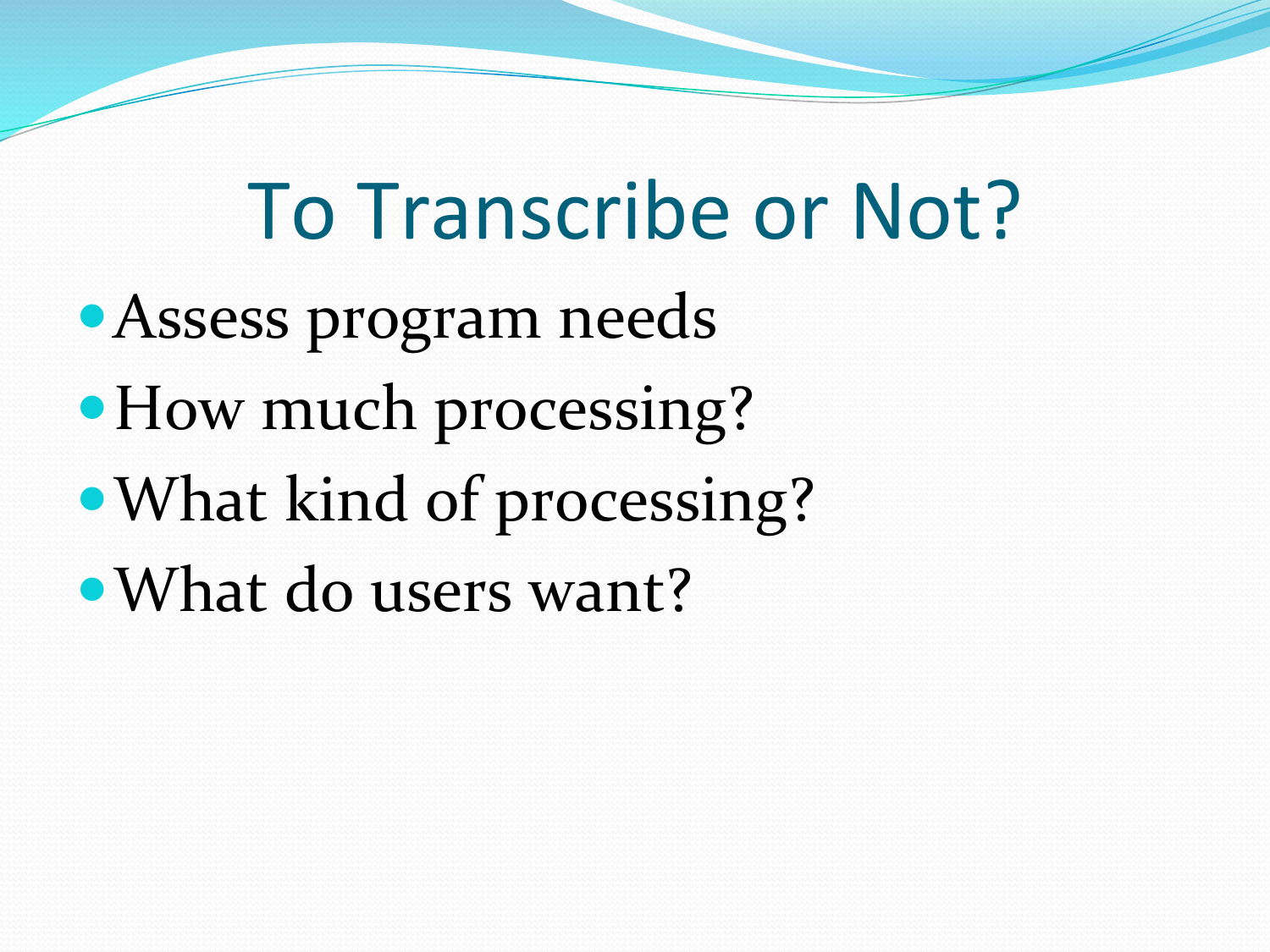# So, What is a Verbatim Transcript?

- Convey the conversational quality of spoken language and each speaker's individuality
- "Verbatim" can mean different things for different programs
- What do you include in a transcript?
- How do we show emotion and action?
- How exactly do we convey the flavor of the interview?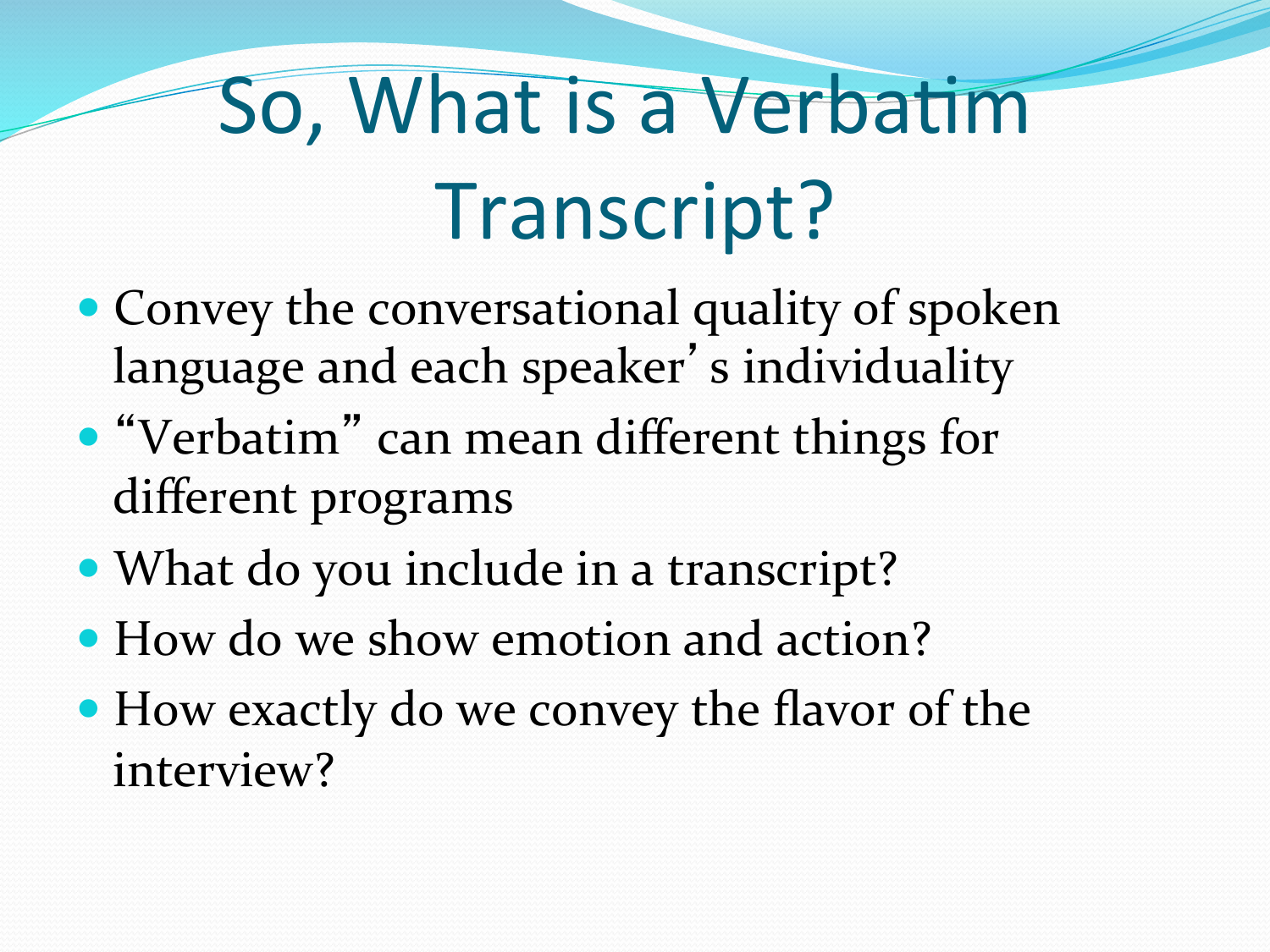### What Can I Eliminate?

- Crutch words are generally eliminated, especially stammering, supportive sounds like "hmm," "mmm," and "uh-huh," as well as habitually used words like "you see," "you know," and "and."
- V [verbatim]: I-I took the man in, you know, and tried to, you know, help him but he was not coop-uncooperative so we didn-couldn't help.
- E [edited]: I took the man in and tried to help him but he was uncooperative so we couldn't help.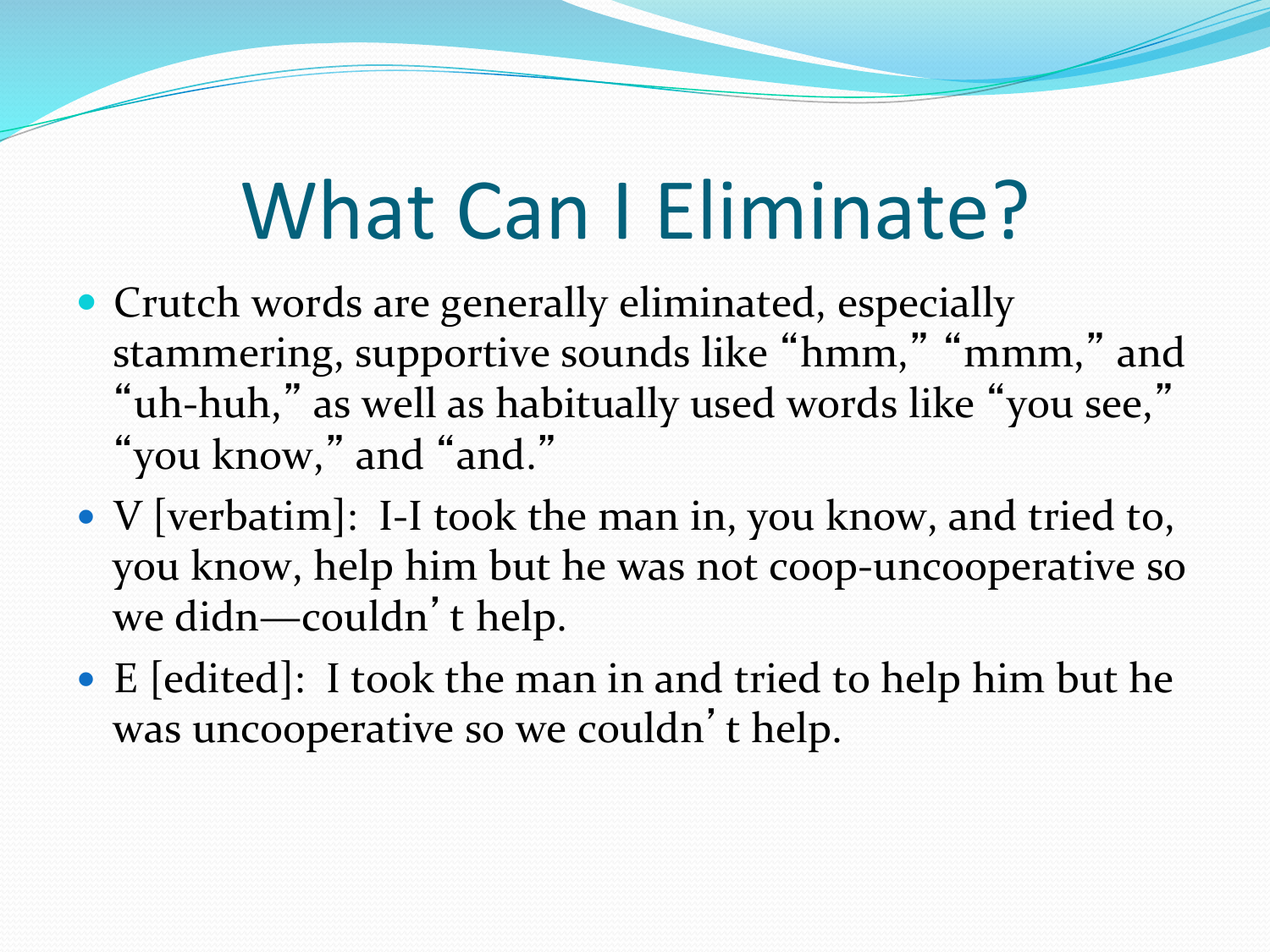#### What About False Starts?

- Depending on the context, can eliminate
	- Example-false start that should be kept:
	- I would say yes, we were all—I would have to say I think we were all in it together. It was a group cause.
	- Example—false start that could be eliminated:
	- I was, I served in four or five different capacities at one time.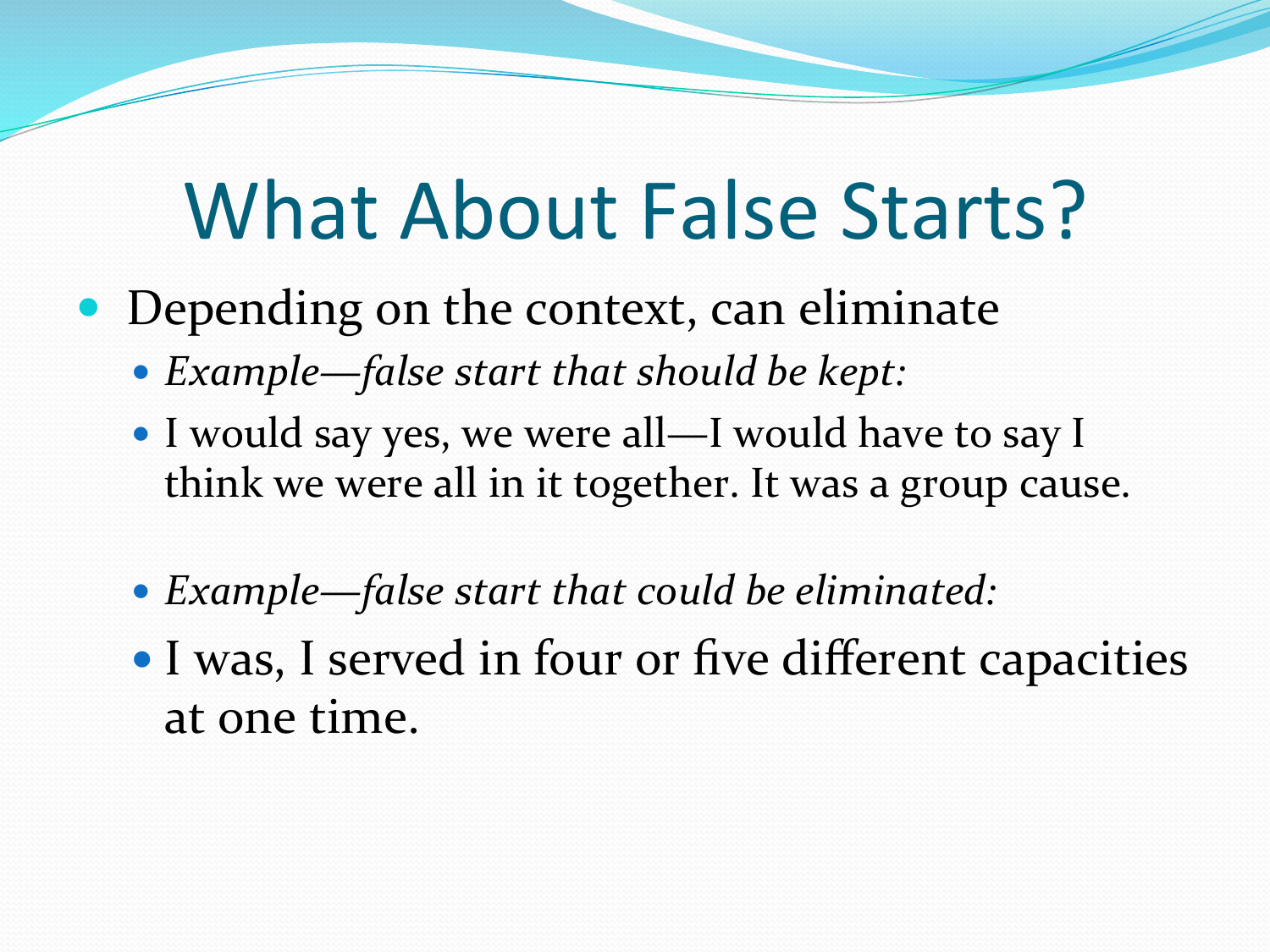#### How Can Punctuation Help?

- Commas and ellipses can show pauses:
	- *Example:*
	- "Cousin Lou, she ran to hide. And I-being the oldest one there—I gave, I think it was, three guns...let' s see, Ed and Bess and I had one, and I gave...Yes, four guns. So I gave each one a gun and I said, "Now, when I tell the youngest to open the door," I says, "when I say shoot-shoot."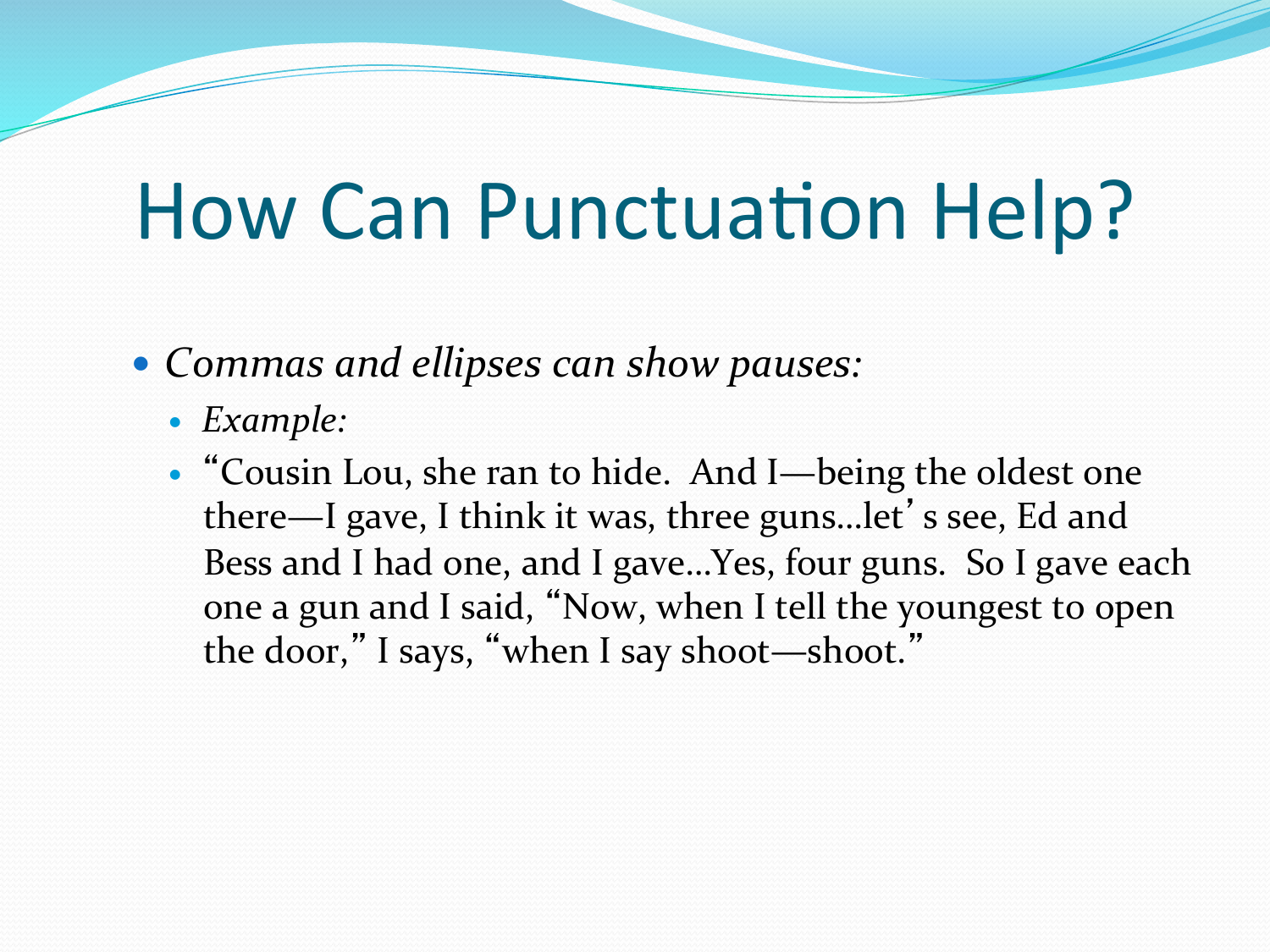#### More Punctuation

- The bracket
	- Can be used to show explanatory additions to text
- *Examples:*
	- V: Some increases when you have a proven need.
	- E: Some increases [are allowed] when you have a proven need.
	- V: Well, according to him, it is under attack
	- E: Well, according to him, it [the institution of private property] is under attack